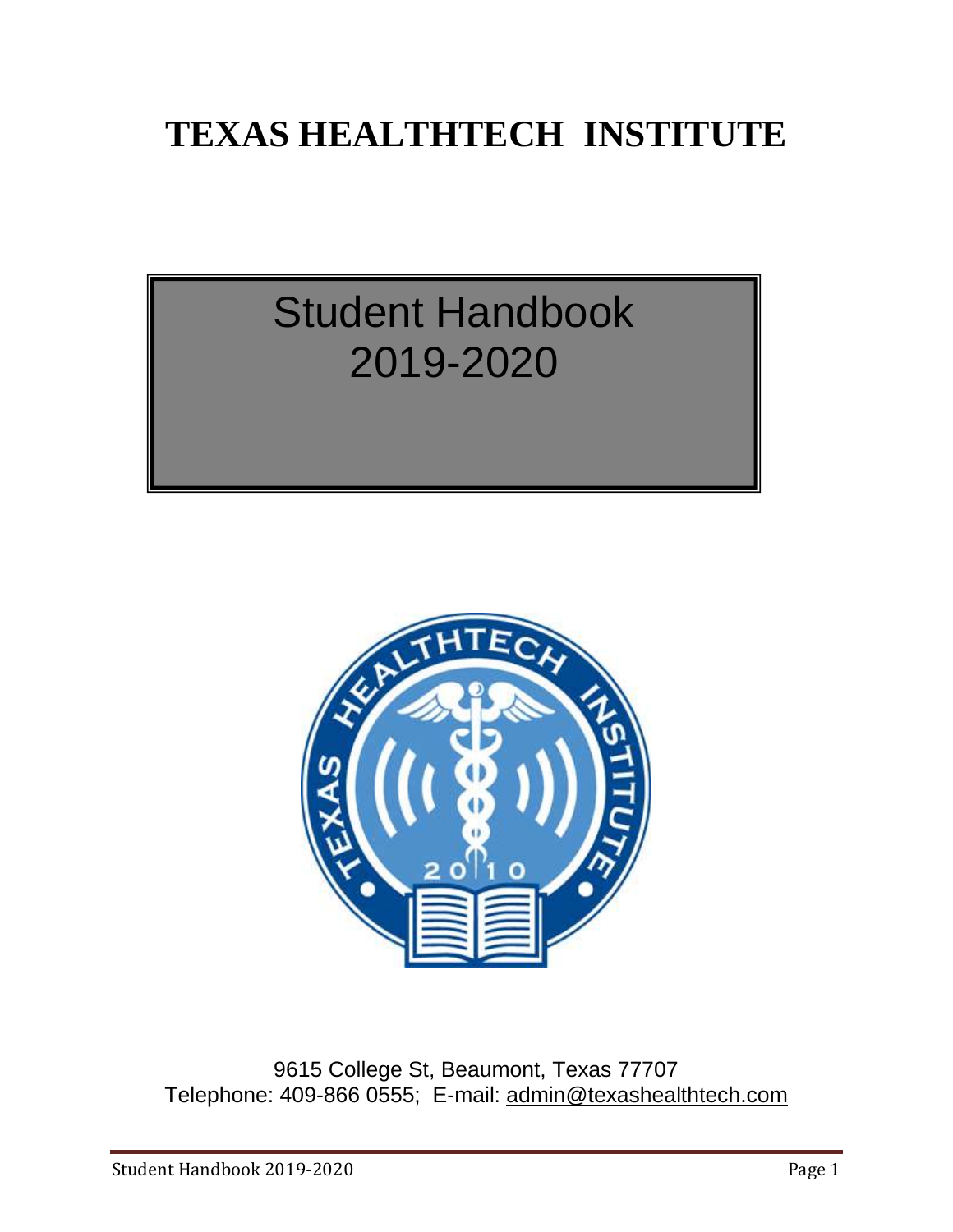# **Table of Contents**

| <b>WELCOME LETTER</b>                               | 3              |
|-----------------------------------------------------|----------------|
| <b>PROGRAM GOALS</b>                                | 4              |
| <b>Medical Assistant</b>                            | $\overline{4}$ |
| Phlebotomy Technician                               | $\overline{4}$ |
| Medical Coding and Billing                          | 5              |
| <b>Patient Care Technician</b>                      | 5              |
| <b>Office Administrative Assistant</b>              | 6              |
| <b>CONTACT INFORMATION</b>                          | 6              |
| <b>GOOD STUDY HABITS</b>                            | 6              |
| <b>INSTITUTE POLICIES</b>                           | 7              |
| <b>Institute Holidays</b>                           | $\tau$         |
| <b>Equal Opportunity Policy</b>                     | $\tau$         |
| Drug Free Policy                                    | $\tau$         |
| Conduct and Discipline                              | 8              |
| Weapons on the Premises                             | 8              |
| Code of Conduct                                     | 8              |
| <b>Personal Appearance</b>                          | $8\,$          |
| <b>Problem Resolution and Grievances Procedures</b> | 9              |
| STUDENT REQUIREMENTS AND POLICIES                   | 9              |
| <b>Graduation Requirements</b>                      | 9              |
| Grading                                             | 10             |
| Attendance                                          | 10             |
| Leave of Absence                                    | 10             |
| Make-Up Standards                                   | 10             |
| Suspensions/Dismissals                              | 11             |
| Withdrawal from the Institute                       | 11             |
| Probation Policy for Unsatisfactory Progress        | 12             |
| <b>Professional Conduct</b>                         | 13             |
| <b>Classroom Etiquette</b>                          | 13             |
| <b>Dress Code</b>                                   | 14             |
| <b>STUDENT SERVICES</b>                             | 14             |
| <b>Student Parking</b>                              | 14             |
| <b>Special Instructional Assistance</b>             | 14             |
| Guidance                                            | 14             |
| <b>Placement Assistance</b>                         | 15             |
| <b>CURRENT CONTACT INFORMATION</b>                  | 15             |
| Personal Update Information Form                    | 15             |
|                                                     |                |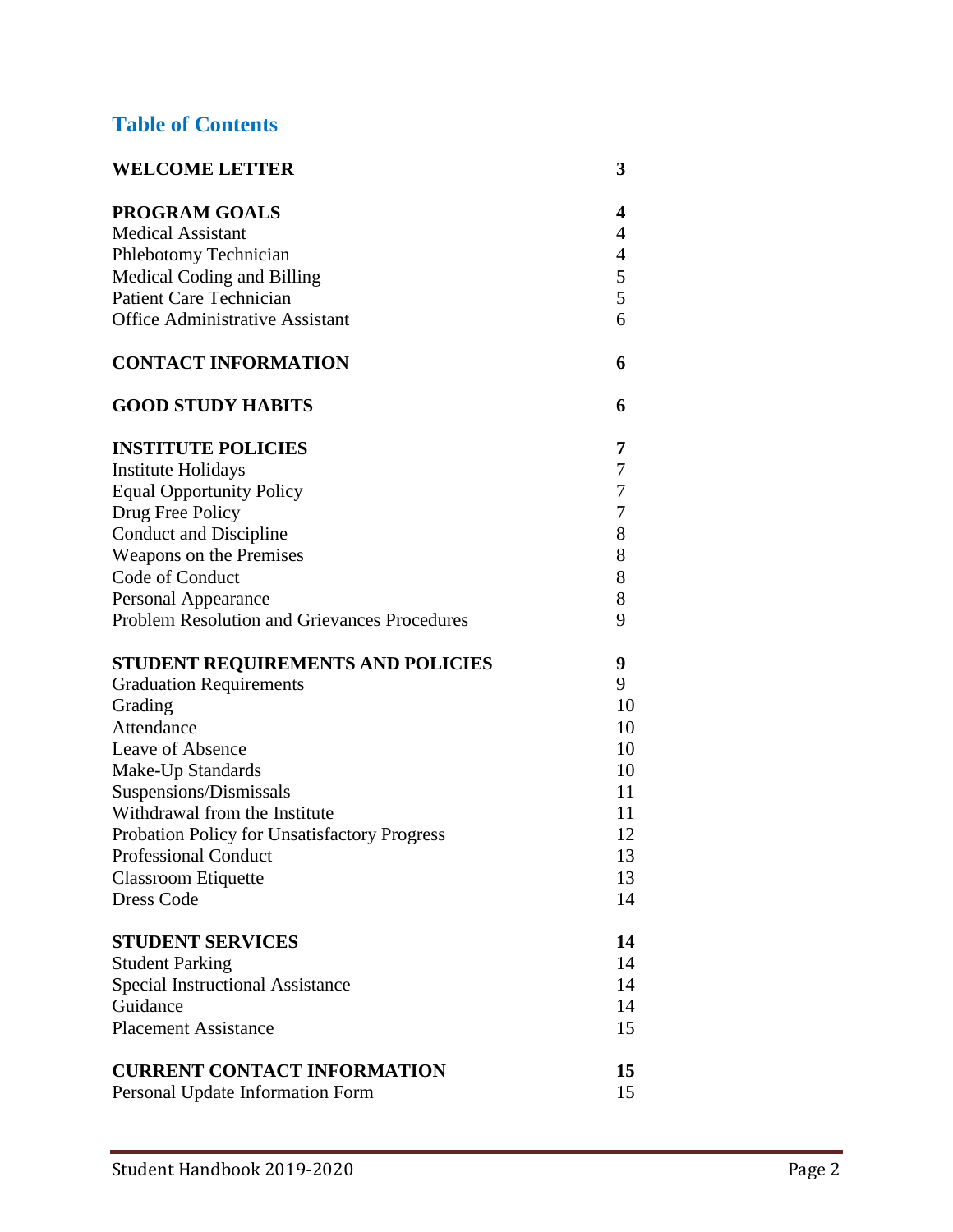# **WELCOME LETTER**

It is my pleasure to welcome you to our new campus – built on 2.5 acres commercial land on a busy highway (US 90) in Beaumont west. This campus provides all amenities and necessary infrastructure of a modern campus. We are proud to be able to serve you in your journey to education and acquiring employable skills. You have chosen the right institute for your education and I am sure my dedicated faculty and staff will work with you all the way to offer the best education you deserve.

The Institute has built its reputation as an excellent educational facility for healthcare professionals. Our mission is "to deliver a quality career development education in the healthcare industry which will lead to gainful employment for our students in their chosen field of study. This will be achieved through our program delivery of healthcare career specific programs in high demand, using modern education technologies and engaging with healthcare professionals and organizations". We design, develop and offer highly demanding educational programs in consultation and collaboration with local healthcare industries and national agencies. The certification programs are continually evaluated and updated to be current with industry standards. We prepare you not only for skills needed in Southeast Texas but also for wider marketplace throughout USA.

The Institute is training students in healthcare profession since 2010. The Institute is accredited by the Council on Occupational Education (COE) and we are approved to offer Federal Student Aid, United States Department of Education.

We are an approved by the Texas Workforce Commission, Career Schools and Colleges. We are also an approved training institute for Texas Veterans Education Commission. We are an accredited business with A+ certification by the Better Business Bureau. We are the Test Center for two prominent healthcare professional certification agencies: NHA (National Healthcareer Association) and MedCA (Medical Career Assessments).

One of our major goals is to offer highest quality education at an affordable cost. The costs are contained with the optimum utilization of modern education technologies. The Institute has invested heavily in developing electronic platform for delivery of education programs. The campus computers are connected to the Internet and the study materials are available at the Institute's computer servers. You will be able to access the study materials from your home computer if you desire so.

Let me welcome you again and I wish you the best with your study at Texas Healthtech Institute.

Dr. Purnendu (Puru) Mandal **Director**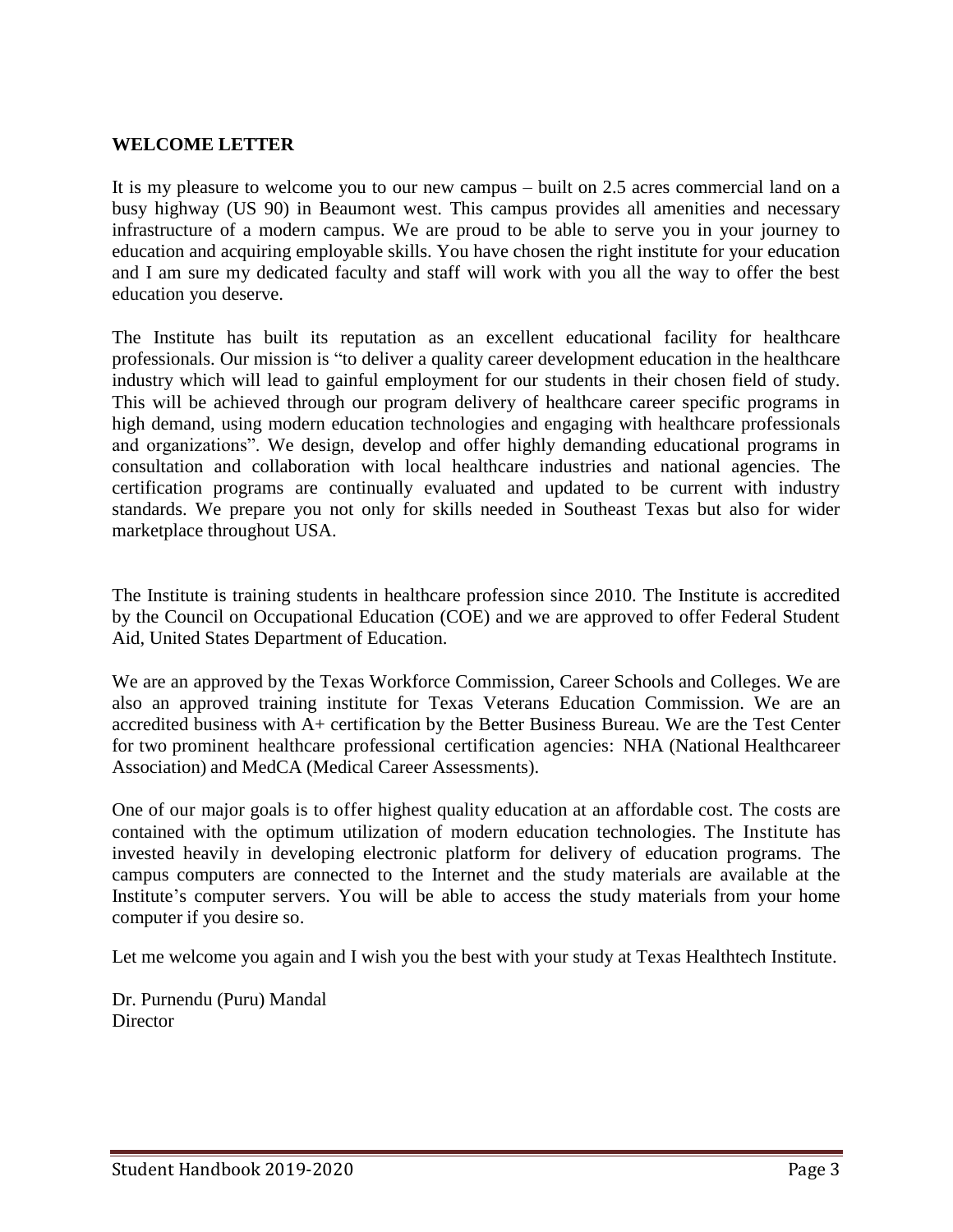# **PROGRAM GOALS**

Texas Healthtech Institute (THTI) offers certificate program in medical assisting, phlebotomy, patientcare tech, medical coding and billing and office administration. You will use our ecampus course content platform to access course materials at any time and submit class or home work.

#### **Medical Assistant:**

This program is intended to train you in the professional and technical skills in order to be a successful Medical Assistant. The Medical Assistant program prepares you to support licensed independent practitioners (LIPs) by providing assistance during patient examinations, treatment administration, and monitoring. Medical assistants provide medical office administrative services and perform clinical duties including patient intake and care, routine diagnostic and recording procedures, pre- examination and examination assistance, and the administration of medications and first aid. This program includes instruction in basic anatomy and physiology; medical terminology; medical law and ethics; medical office procedures; intake of patient history and vital signs. The program is intended for the individual who has the ability, desire, and pride to support the essential health care responsibilities delegated by the doctor.

The job skills obtained through this course of study include supporting the medical office front desk, patient screening, patient preparation, medical billing, insurance coding, medical bookkeeping, EKG's application and interpretation, and phlebotomy.

For those who do not have their CPR card, we offer CPR classes for students on campus on a monthly basis. You are encouraged to take these CPR classes at the earliest opportunity.

# **Phlebotomy Technician:**

This program prepares you, under supervision, to draw blood samples from patients using a variety of intrusive procedures. Phlebotomy Technicians (phlebotomist) are integral members of the medical laboratory team whose primary function is the collection of blood samples from patients by venipuncture or micro techniques. The phlebotomy technician facilitates the collection and transportation of laboratory specimens, and is often the patient's only contact with the medical laboratory. This program includes instruction in basic vascular anatomy and physiology, blood physiology, skin puncture techniques, venipuncture, venous specimen collection and handling, safety and sanitation procedures, and applicable standards and regulations.

A phlebotomy technician also draws blood to type and crossmatch patients for transfusions, collect blood donations and for research purposes. Phlebotomy technicians must enjoy a challenge and able to manage responsibility. Phlebotomists must be accurate, work well under pressure and communicate effectively with patients, particularly with those who are anxious or stressed. Safety precautions will be taught and observed by all students in order to prevent the transmission of infectious diseases. Duties may differ by physician office, clinic, hospital and laboratory setting.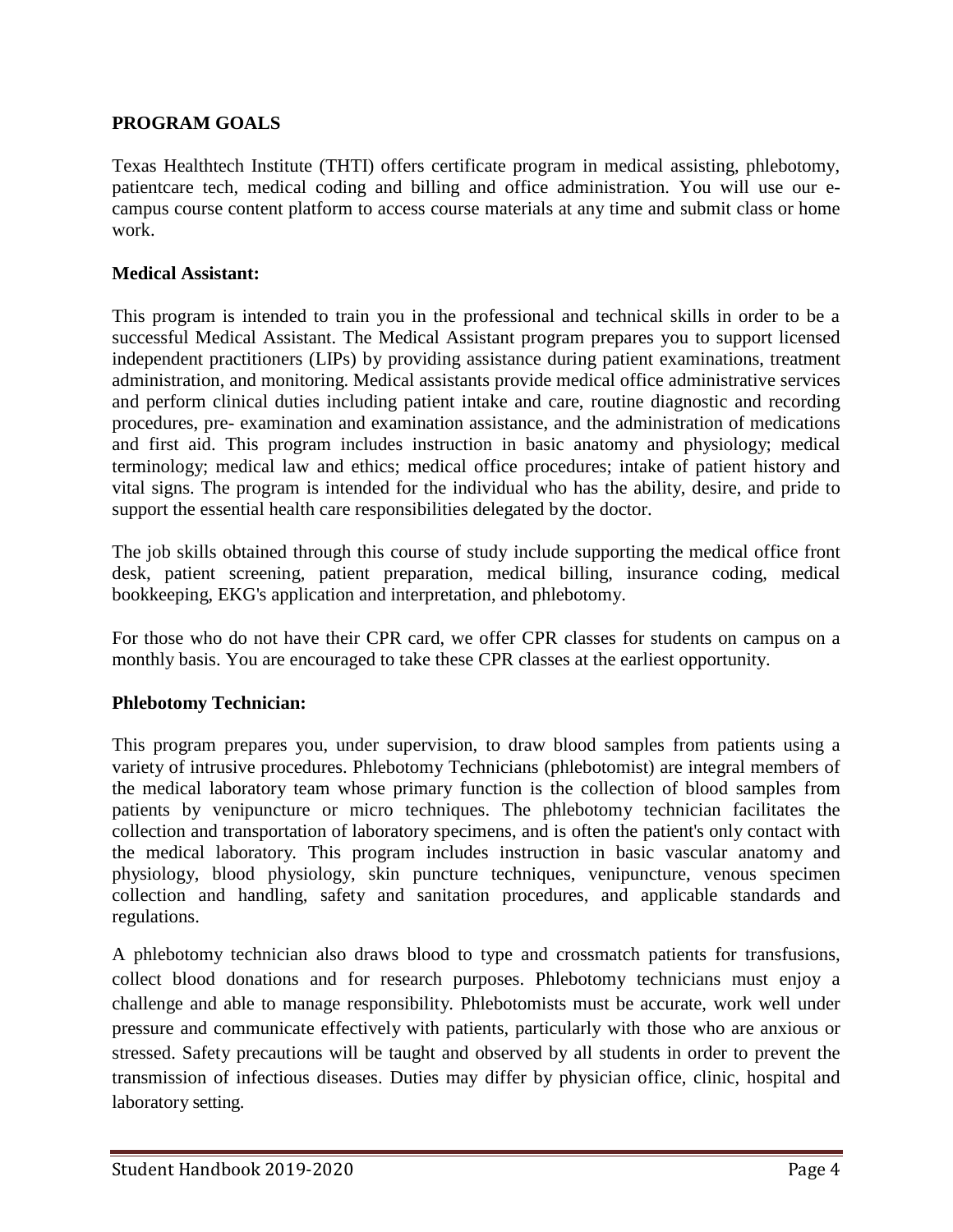We offer CPR classes for students on campus on a monthly basis. You are encouraged to take these CPR classes at the earliest opportunity.

# **Medical Coding and Billing:**

The objective of the Medical Coding and Billing program is to prepare you for entry level employment as medical records coder, claims examiner, medical biller or related occupation. Graduates may find suitable employment at private medical offices, clinics, hospitals, government agencies, nursing facilities, insurance companies, health consulting firms and other health related facilities. This program includes instruction in the use of computer software using a variety of Microsoft Windows applications like Word, Excel, PowerPoint, as well as written communications and oral business presentations. Duties for graduates of our medical billing and coding program include evaluating insurance claim forms, coding and billing practices as well as examine claim forms to minimize investigations, plan and design professional documents, letters, spreadsheets and records management. This program is designed to offer the student a balance between knowledge of medical science, technical ability and coding experience. Throughout our program we will guide our students step by step so they can acquire what medical coders and billers need to get the job done right, knowledge and experience.

We offer CPR classes for students on campus on a monthly basis. You are encouraged to take these CPR classes at the earliest opportunity.

# **Patient Care Technician:**

The Patient Care Technician program prepares you to perform routine patient-related services in hospitals or long-term care facilities. Students will learn medical terminology; anatomy and physiology; medical law and ethics; emergency care procedures; clinical diagnostic examination, testing, and treatment procedures; and participate in an externship under physicians' supervision. The field is intended for the individual who has the ability, desire, and pride to support the essential health care responsibilities delegated by the doctor.

A patient care technician will obtain several skills in this course of study including phlebotomy skills, how to obtain and record vital signs (i.e. temperature, pulse rate, respiratory rate & blood pressure), how to measure height and weight, how to prepare an examination room prior to a physician's examination of the patient, and how to perform an electrocardiogram (EKG). Students will also acquire patient care skills, including but not limited to range of motion exercises, patient transfer skills, gait techniques, patient protection and hygiene, patient positioning, etc.

We offer CPR classes for students on campus on a monthly basis. You are encouraged to take these CPR classes at the earliest opportunity.

# **Office Administrative Assistant:**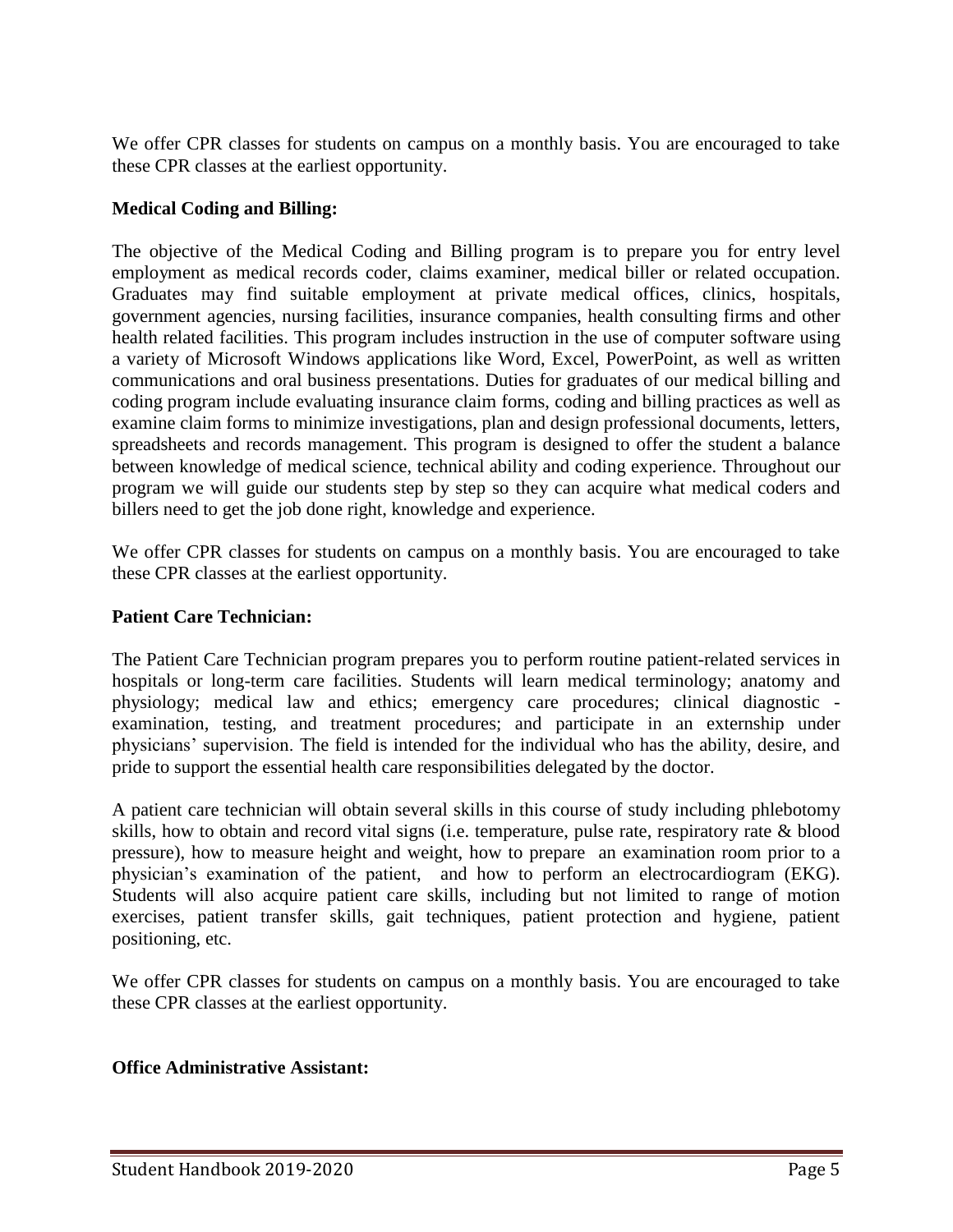The Office Administrative Assistant program prepares you to perform the duties of an administrative assistant. Administrative assistants perform clerical and administrative duties including organizing files, preparing documents, scheduling the appointments, and supporting other staff. Students will learn communication skills, principles of business law, word processing and data entry, office equipment operation and maintenance.

Although administrative assistants work in nearly every industry, many are employed in schools, hospitals, government, legal and medical offices.

# **CONTACT INFORMATION**

If you have any concerns about your program, you should approach your Instructor first. However, if the matter is not able to be resolved, you may contact our other staff. Our staff listing is below.

| Name          | Title         | Email                                 | Office   |
|---------------|---------------|---------------------------------------|----------|
|               |               |                                       | Location |
| Ratna Mandal  | Director of   | Educationdirector@texashealthtech.com | Main 04  |
|               | Education     |                                       |          |
| Kenesha       | Instructor    | kbarnes@texashealthtech.com           | Main 05  |
| <b>Barnes</b> |               |                                       |          |
| Kendra        | Office        | admin@texashealthtech.com             | Main 01  |
| Haines        | Administrator |                                       |          |
| Puru Mandal   | Director      | director@texashealthtech.com          | Main 04  |

# **GOOD STUDY HABITS**

As an adult student you might need to balance between work and study. It is important that you get organized and develop a good study habit to become successful. Here are few tips which you might take note of.

# *1. Ask for computer and software requirements for your program*

You will require a fast running computer and Internet connection to access course materials from the Institute's servers. At a minimum a PC with 1 GB RAM, 200 GB hard drive, Windows 10 operating system is recommended. You will require either DSL, or Cable or wireless connection to the Internet. In general, you will need Microsoft Office products (Word, Excel, PowerPoint, and Access) to do usual class activities. There might be special software requirement depending on your program. This software may be supplied by the Institute or you will be directed to suitable vendors. In any case, check with your course advisor for the actual requirements.

# *2. Familiarize yourself with the course requirements*

Spend time looking over the course syllabus and other important course materials. Make sure you understand the course objectives, the scope of the material you will cover, and when assignments are due.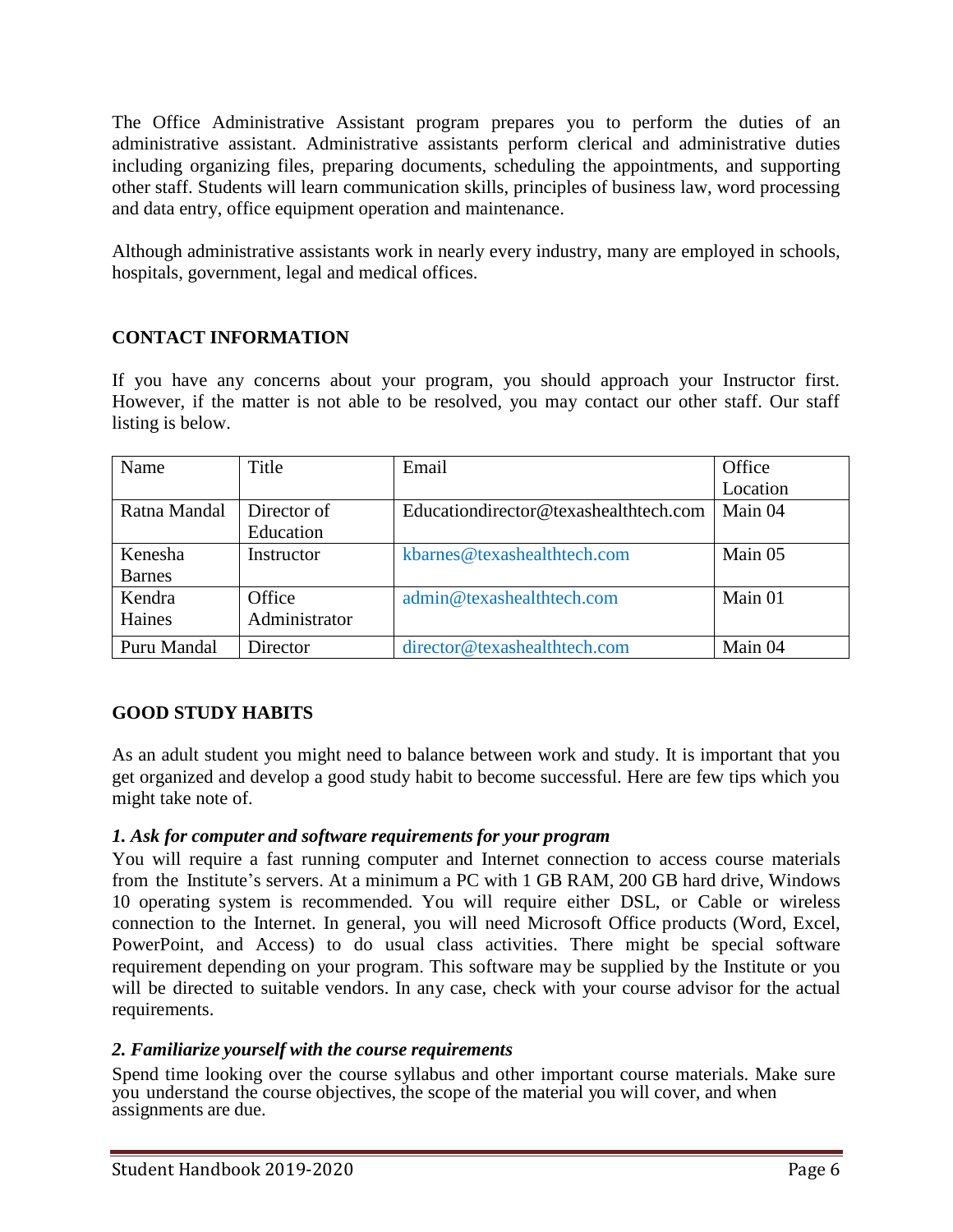#### *3. Create a study schedule and stick to it*

You are responsible to your own learning experience. Try to set aside a study time each day when your mind is fresh and you will not be interrupted. As an online learner you don't have to attend traditional classes, but you do have to do work on a regular schedule to succeed.

#### *4. Establish good study skills*

Remember that study includes many different tasks. When instructors talk about the need to study, they mean you should read review material, complete all homework, and review class notes, text assignments and supplementary material on a regular schedule.

#### *5. Ask for help when you need it*

Your instructor is there to help you, but since you are responsible of your learning experience, you will need to initiate the contact.

#### **INSTITUTE POLICIES**

#### **Institute Holidays**

The Institute observe the following holidays:

New Year's Day

Martin Luther King Day

Presidents' Day Good Friday Memorial Day Independence Day Labor Day Veteran's Day Thanksgiving Day Christmas Day

#### **Equal Opportunity Policy**

The Institute does not discriminate on the basis of race, color, national origin, religion, gender, age, or disability in providing educational programs and services or in employment opportunities and benefits. The Institute complies with the Americans with Disabilities Act of 1990 and does not discriminate on the basis of a disability in the operation of its educational programs or in its admission and employment practices. Special emphasis will continue to be placed on correcting conditions which may inadvertently discriminate against any individual with a disability.

#### **Drug Free Policy**

The unlawful manufacture, possession, consumption, distribution, sale, dispensation or use of controlled substances including marijuana or alcohol or the appearance of a participant under the influence of drugs or alcohol on the premises is strictly prohibited at all times and is a violation of state law. In addition to criminal prosecution, participant offenders will be dismissed from school.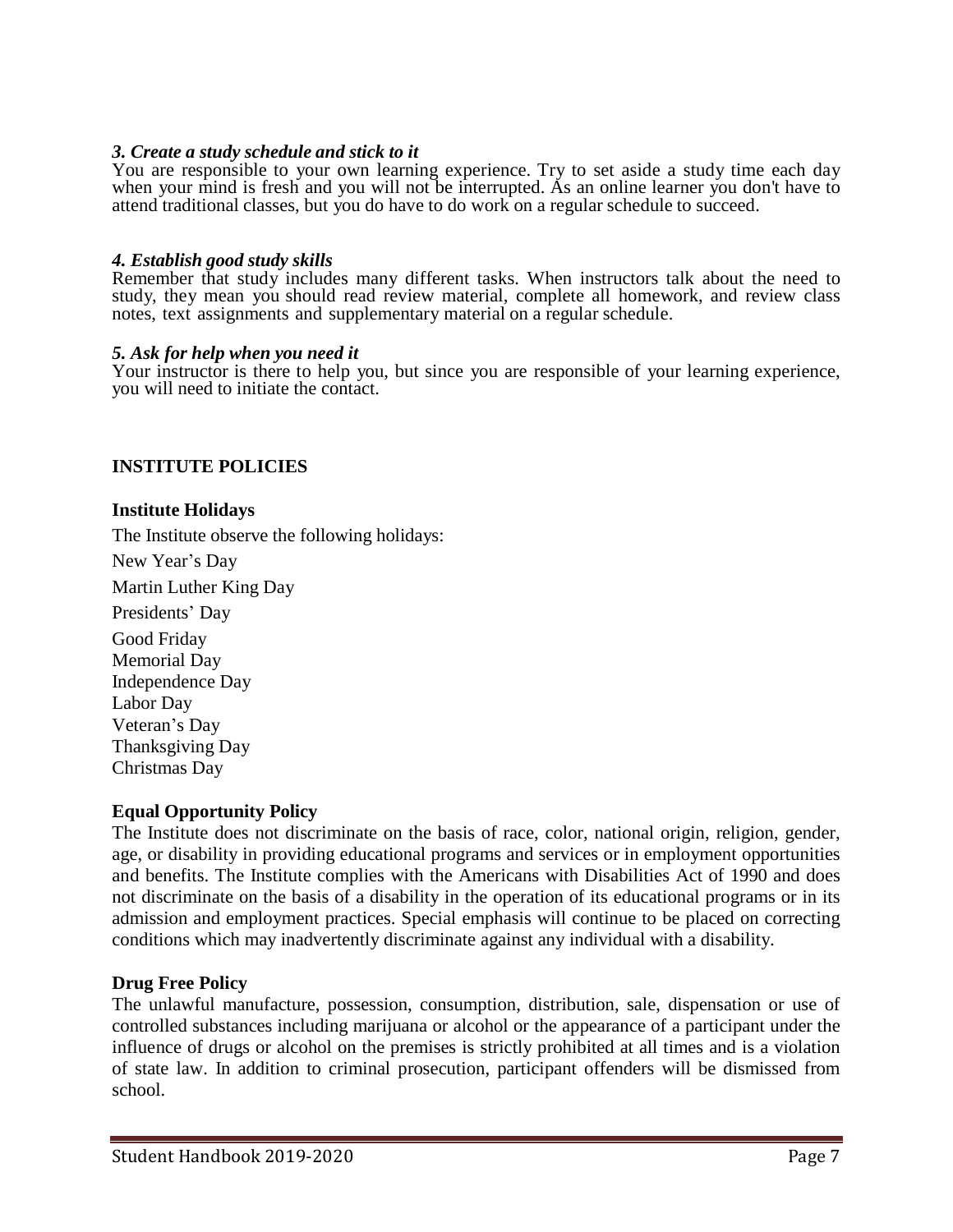# **Conduct and Discipline**

The Institute assumes that participants entering the academy are familiar with the rules governing proper conduct. The ownership and management of this institution acknowledges that all general and criminal laws of the state to be in full force and effect at the Institute. Dishonesty, disruption or disorderly conduct is subject to disciplinary action or dismissal.

# **Weapons on the Premises**

All persons are prohibited from carrying weapons on the premises of this institution (excluding licensed law enforcement officers). State law prohibits the possession of firearms on the premises of any educational institution even for individuals with a concealed handgun license.

# **Code of Conduct**

This code of conduct is given to you for your own benefit and protection so we can preserve the good spirit of the school, please read carefully and sign at the bottom of the page in the space provided.

- Tardiness is not allowed.
- Students' Disciplinary actions will be recorded as follows: Written notice and Final notice. The final notice will result in immediate drop from the Institute.
- Excused absences are medical, decrease in immediate family (parents, in laws, children), court appointments, and any official or legal matter that can be documented.
- Students are not allowed to bring food or beverages into classrooms.
- Any disrespect, yelling, insults, obscene or indecent gestures towards a fellow classmate or to any administration official or teacher are strictly forbidden, and will be subject for immediate termination.
- The use of cell phones during class is forbidden.
- School phone is for business use only, and access to it by students is not allowed except for extreme emergencies or school related issues.
- No visitors, without authorization by school officials, are allowed to remain on premises or in the classrooms.
- The campus is No Smoking zone. Smoking is not allowed anywhere in the campus.
- The possession and consumption of illegal substances and alcoholic beverages is strictly forbidden in the school premises and surrounding parking area. Any student found to be under the influence of illegal substances or alcohol in the school premises will be terminated immediately.

# **Personal Appearance**

Students are required to wear the institute uniform while attending classes. Professional appearance is as important as the development of professional skills. All students are expected to arrive for class in proper attire having in mind that what is appropriate for a professional office is what is appropriate for school. Students are expected to practice good personal hygiene habits to maintain a clean, professional appearance at all times. Students who fail to meet these standards will not be admitted to class.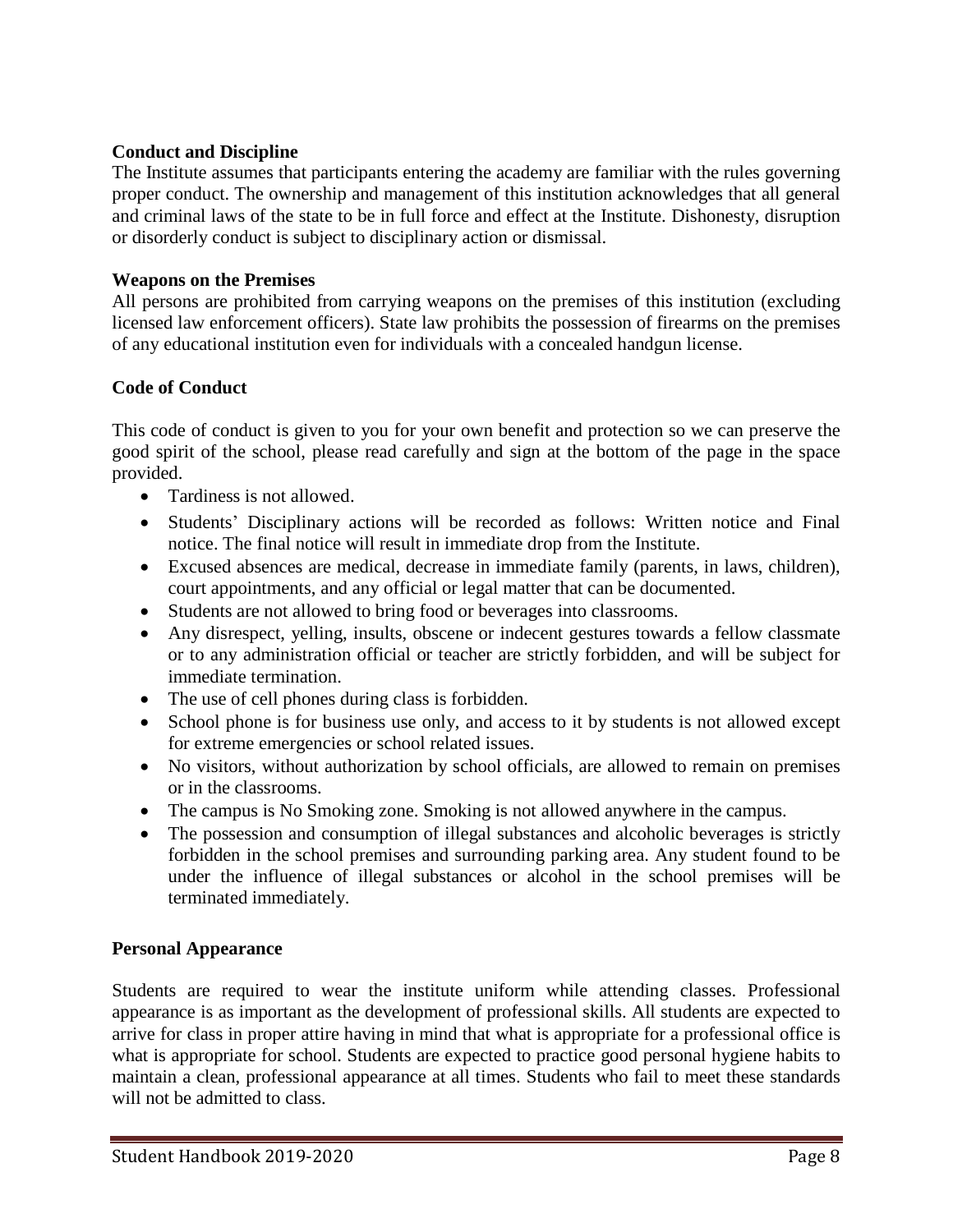Faculty and Administration will be responsible to enforce the dress code and students dressed inappropriately will be sent home, and time missed will count towards their absences.

# **Problem Resolution and Grievances Procedures**

Many questions or concerns that student might have can be resolved simply through dialogue. Students with concerns should observe the following steps:

- Communicate with the appropriate instructor or staff member.
- Communicate with your counselor or program director.
- Communicate with the School Director.
- Unresolved concerns may be appealed to the school Board of Directors in writing or personally, if in person, make an appointment with the Director and the board has the responsibility to reach a solution that is beneficial for both the school and the student.

If the complaint is not answered to your satisfaction, you should choose one or more of the two remedies listed below.

**ONE:** Student complaints relative to actions of school officials shall be submitted in written form to **Texas Workforce Commission**, Career Schools and Colleges, 101 East15th Street, Austin, TX 78778-0001, Phone (512)936 3100 only after the student has unsuccessfully attempted to resolve the matter with the school after having first filed a written and signed complaint with the school's officials.

**TWO:** If the complaint is not settled at the local level, the student should send the complaint in written form to the Commission, **Council on Occupational Education,** 7840 Roswell Road, Building 300, Suite 325, Atlanta, Georgia 30350, phone (770) 396-3898 or website www.council.org.

# **STUDENT REQUIREMENTS AND POLICIES**

#### **Graduation Requirements**

A student is awarded a Certificate upon meeting the following conditions:

- Completing all required subjects for the specific program.
- Completing the prescribed number of contact/clock hours for the specific certificate.
- Achieving a cumulative grade point average of 2.0.
- Completing each required subject with a grade of "C" or better.
- Submitting official transcript of all coursework attempted at other career schools, if subject exemption is requested.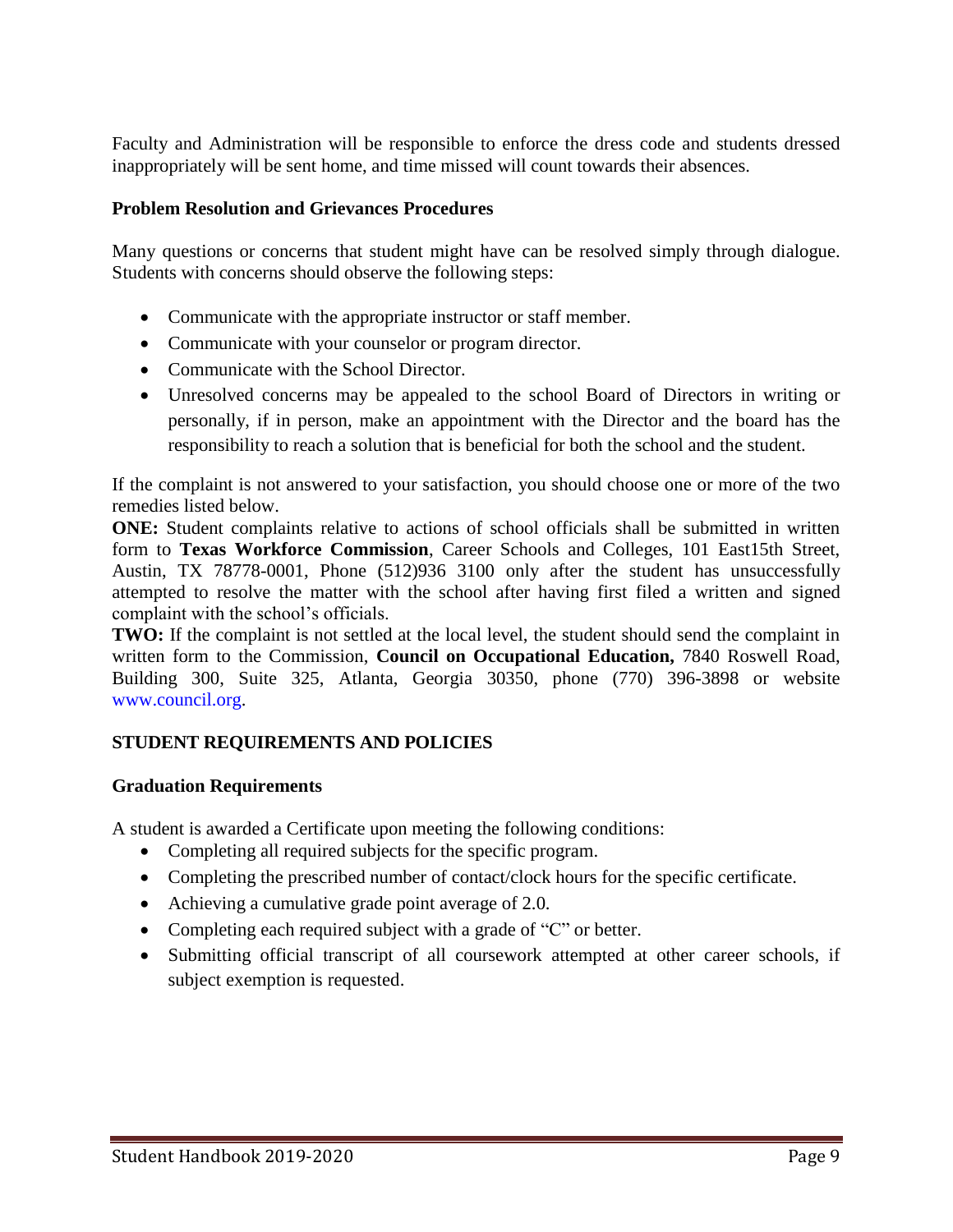| <b>Grading</b><br>Grade |     | Interpretation      | Grade Point Value |
|-------------------------|-----|---------------------|-------------------|
| А                       |     | Excellent           | 4                 |
| B                       |     | Good                |                   |
|                         |     | Average             |                   |
| D                       |     | Poor                |                   |
| $\mathbf{F}$            |     | Failure             |                   |
|                         | $=$ | Incomplete          | Not Computed      |
| W                       |     | Official Withdrawal | Not Computed      |

I……Incomplete. This grade will not affect a student's cumulative GPA until a final grade is assigned. Students receiving an Incomplete in a course must complete the course requirements by a deadline determined by program policy not to exceed one grading period. If students do not complete required class work, assignments, and tests within the extension period, they will receive a grade of "0" for the incomplete work. The "0" will be averaged with the student's other grades to determine the final grade for the course.

W...Withdrawal. Students receive a "W" if they withdraw during the first 25% of the term with no impact on the cumulative GPA.

Grade points will be provided to each student at the end of completion of each subject.

# **Program Change**

A current student may request for change of program. Program changes are available as space is available during the first two weeks of start of classes or at the discretion of administration beyond the second week. Students wishing to change technical programs may do so only after: 1) talking to school director, 2) informing current instructor of program change, 3) interviewing and shadowing with desired instructor and new program.

In case a change of program is approved, the grades received by the student in courses completed at THTI and directly relevant to the new program will transfer.

# **Attendance**

Students are expected to stay for the full assigned classroom hours.

In case there is an emergency and you have to miss school, you are required to call the School at least 15 minutes before the start of class and inform them of your absence. Students are allowed no more than 2 absences per subject. If you are more than 15 minutes late, or leave more than 15 minutes early, you are considered absent. Arriving more than 5 minutes late, or leaving 5 minutes early, is considered tardy. A student who has more than 2 absences, or has excessive tardies will be placed on probation and risks being terminated from the program. Absences, tardies, or leaving early during externship is strictly not allowed.

Excessive tardiness or absenteeism, regardless of the reason, is subject to disciplinary action, up to and including termination from the program.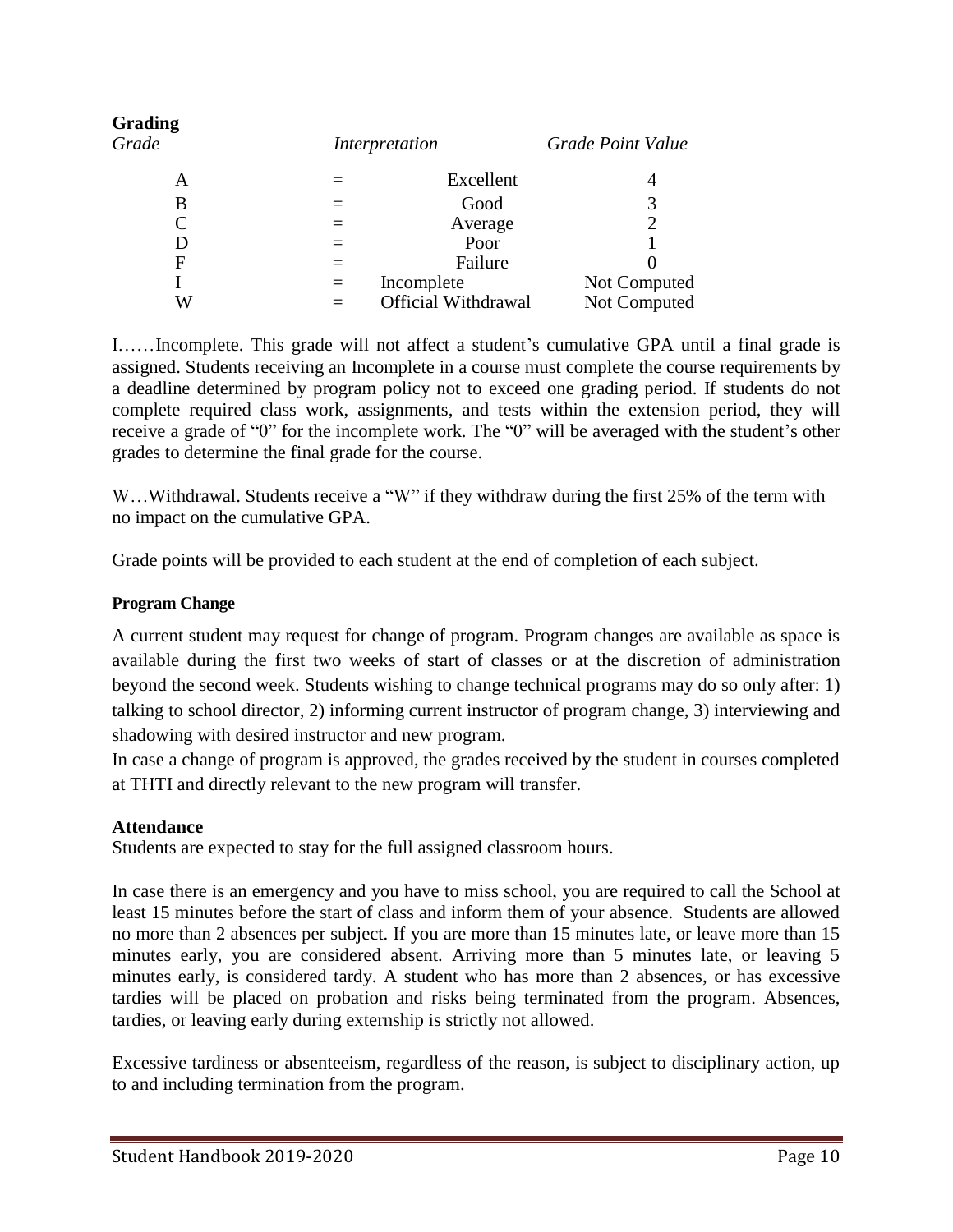# **Leave of Absence**

School recognizes that there may be times when due to extreme circumstances, the student may require a leave of absence. The School recommends that a student may request for a leave if he/she is planning to be absent for more than 10 consecutive school days. In such case a leave of absence up to 180 days may be authorized by the Director of Education.

Leaves of absences are granted only in the case of serious medical problems. If you need to request a leave of absence, please consult with the Campus Director. You will need to submit documented proof of your reason for requesting a leave of absence.

You must contact the School the week before your return so that arrangements can be made to accommodate you in the classroom.

The School Director may grant, on a limited basis, a leave of absence if good cause is shown.

- Requests for a Leave of absence will be made in writing on a provided form.
- Students may have no more than two leave of absences in a 12 month period.
- Students making payments on their tuition remain under that obligation during a Leave of absence.
- Students who fail to return to class on their schedule date will be dropped from the course.

# **Make-Up Standards**

- Students are required to be in class on time every-day for the duration of their course. It is the student's responsibility to learn the material covered when absent and to see that all missed work is made up in compliance with the School guidelines.
- Hours of make-up work will not be accepted as hours of class attendance with the purpose of canceling absences.

#### **Suspensions/Dismissals**

All students are expected to conduct themselves respectfully and properly, attend classes as assigned by the Institute and to maintain a satisfactory academic level, the Institute reserves the right to dismiss or suspend any student that:

 Is found by the administration to show a conduct that is detrimental to fellow students, other individuals, the community or the Institute itself.

Time on suspension will count toward absence from the Institute and cannot exceed the allowed amount.

#### **Withdrawal from the Institute**

All students are encouraged to complete their education at the Institute. But sometimes, however,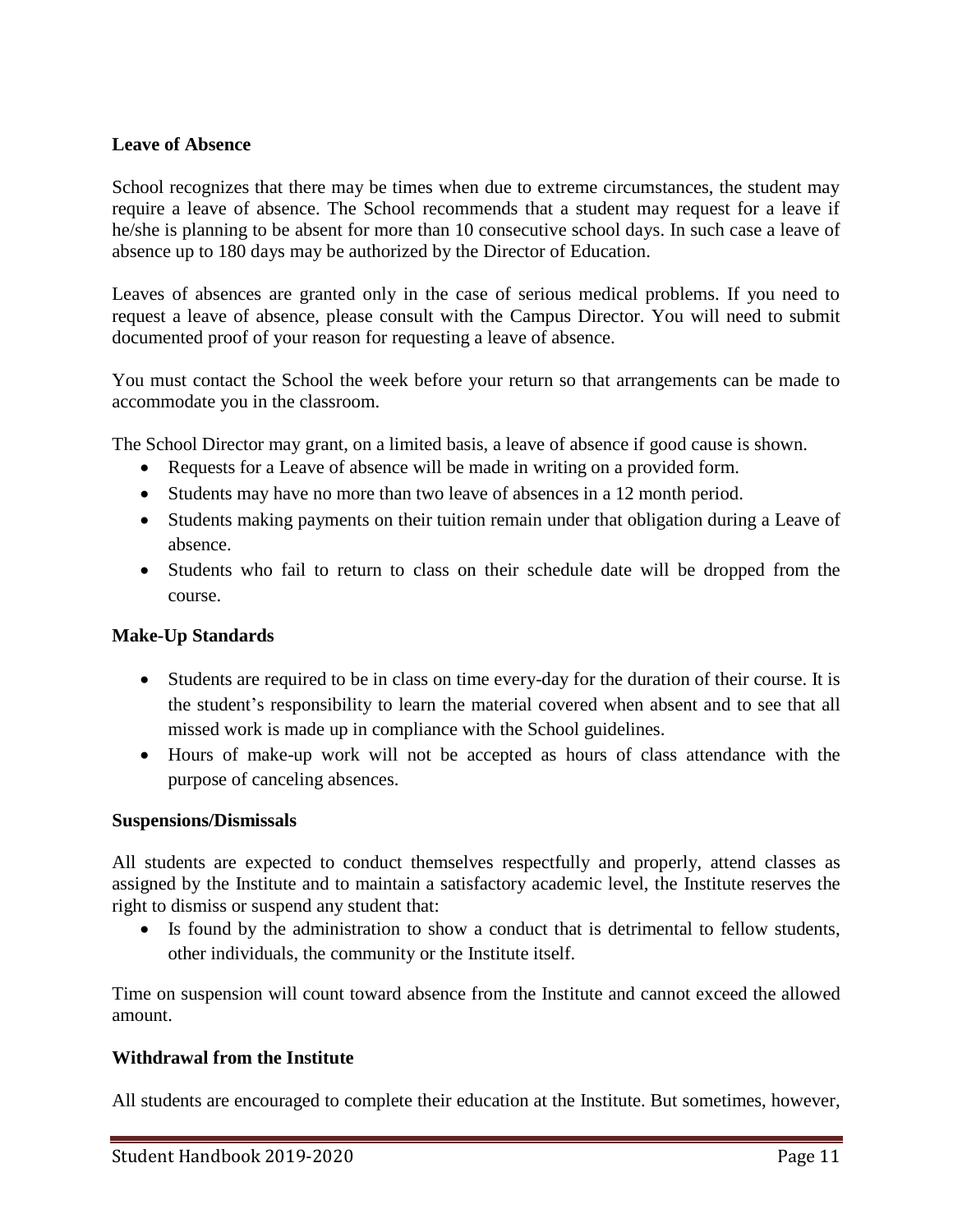there are conditions or circumstances beyond the student's control that require him or her to withdraw from school. Students who are unable to complete their studies within stipulated time must follow these steps:

- Meet with the Director and discuss their decision. The Institute will make every effort to help student continue his or her education.
- Meet with the administrative office to determine any financial obligations pending.

# **Probation Policy for Unsatisfactory Progress**

Satisfactory attendance is critical for your success. The other part is your academic success. If you fall below the school's standards for your attendance or grades, you may be in danger of termination. Therefore, if you think there might be any problems that would hurt your attendance or grades, please contact your Instructor or the Director of Education right away.

Therefore, once you are enrolled, if you are having difficulties please communicate your problems with the School so that we can work to resolve them.

1. The following policies are applied:

- The Institute will place a student making unsatisfactory progress for the program at the end of a progress evaluation period on academic probation for the next progress evaluation period. If the student on academic probation achieves satisfactory progress for the subsequent progress evaluation period, but does not achieve the required grades to meet overall satisfactory progress for the program, the student may continue on academic probation for one more progress evaluation period.
- If a student on academic probation fails to achieve satisfactory progress for the first probationary progress evaluation period, the student's enrollment will be terminated.
- The enrollment of a student who fails to achieve overall satisfactory progress for the program at the end of two successive probationary progress evaluation periods will be terminated.

2. When a student is placed on academic probation, the Institute shall counsel the student prior to the student returning to class. The date, action taken, and terms of probation will be clearly indicated in the student's permanent file.

3. The Institute may allow a student whose enrollment was terminated for unsatisfactory progress to reenroll after a minimum of one progress evaluation period. Such reenrollment does not circumvent the approved refund policy.

4. The Institute will place a student who returns after their enrollment was terminated for unsatisfactory progress on academic probation for the next grading period. The Institute will advise the student of this action and document the student's file accordingly. If the student does not demonstrate satisfactory progress at the end of this probationary period, that student's enrollment will be terminated.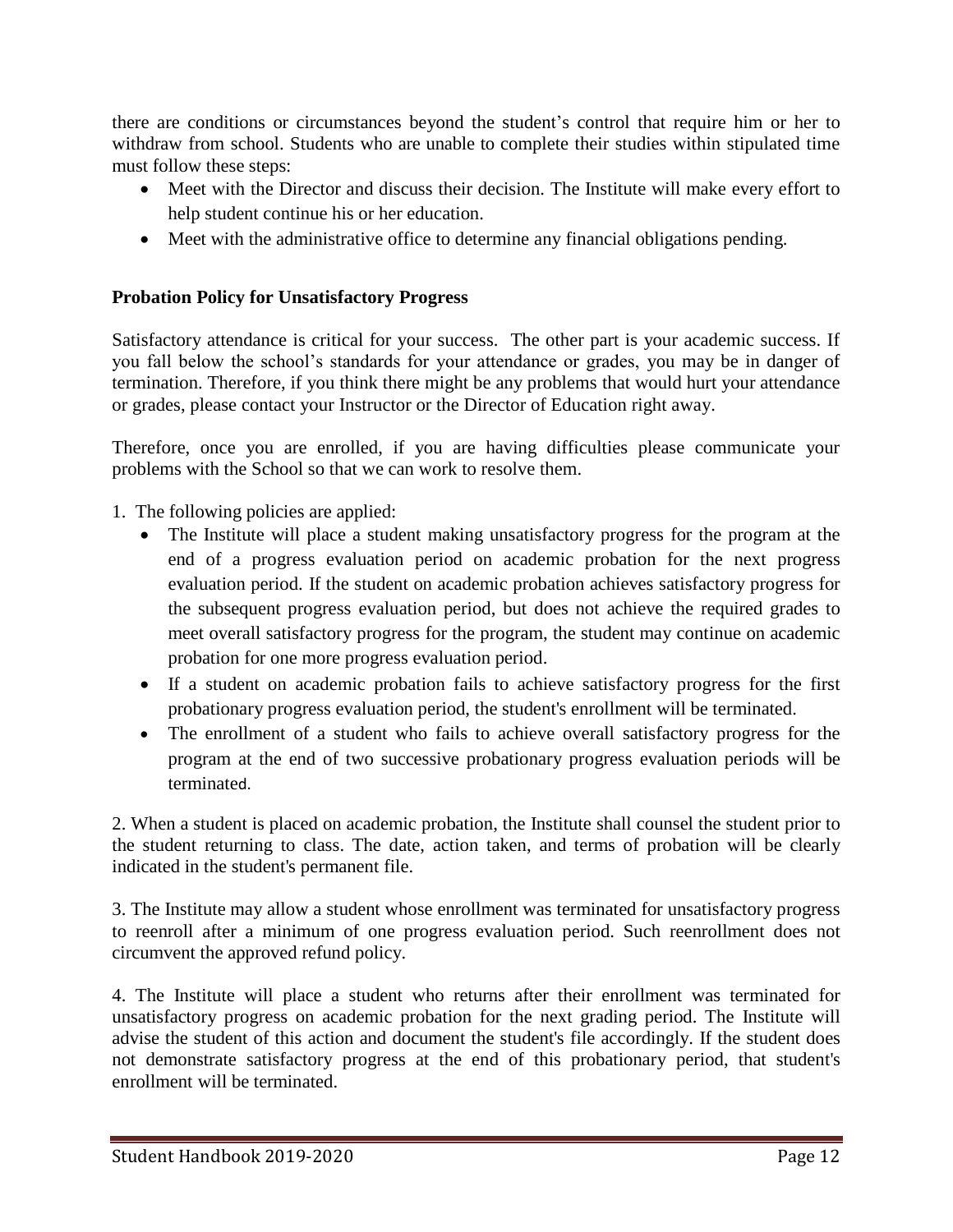#### **Professional Conduct**

An important part of your training is the development of professional attitude and behavior. Prospective employers seek employees who will be positive additions to their companies. Learning how to communicate and deal with different situations, coping with frustration, skills to solving problems, disciplining oneself and dressing professionally are just a few of the ingredients that go into the makeup of a "professional". In these areas we have high standards because we are committed to preparing our students for the highest expectations of employers.

#### **Classroom Etiquette**

Students should remain in class until their break time and/or until class is dismissed. When Instructors or guest speakers are talking, students should refrain from talking among themselves. Your cell phones should be set to silent, vibrate, or turned off. Disruption of class or patient care to answer the phone is both discourteous and unprofessional. You should not receive phone calls during class time unless it is an emergency. In case of an emergency, you should step outside the classroom where others cannot hear to answer the call.

Disruptive and/or rude behaviors are unprofessional and will not be tolerated in the learning environment. Repeated incidents of any disruptive or discourteous behavior may lead to termination from the medical assistant program.

The good habits and reputation you establish here will help you in your future employment. The following behaviors are subject to immediate dismissal from the premises and/or termination from the program:

- Any type of dishonesty, including cheating, plagiarism, knowingly furnishing false information to institution, forgery, alteration or use of institution identification documents with the intent to defraud.
- Harassment or disruptive behavior
- Physical or verbal abuse of any person on school premises or at school-sponsored or supervised functions.
- Theft of school property or damage to school premises or to the property of a member of the school community on the school premises.
- Failure to comply with directions of school officials acting in the performance of their duties.
- The use, possession, or distribution of alcoholic beverages, controlled substances, firearms, weapons, explosives and/or dangerous chemicals on school premises.
- Any violation of Federal, State or local law on school premises or at school sponsored functions.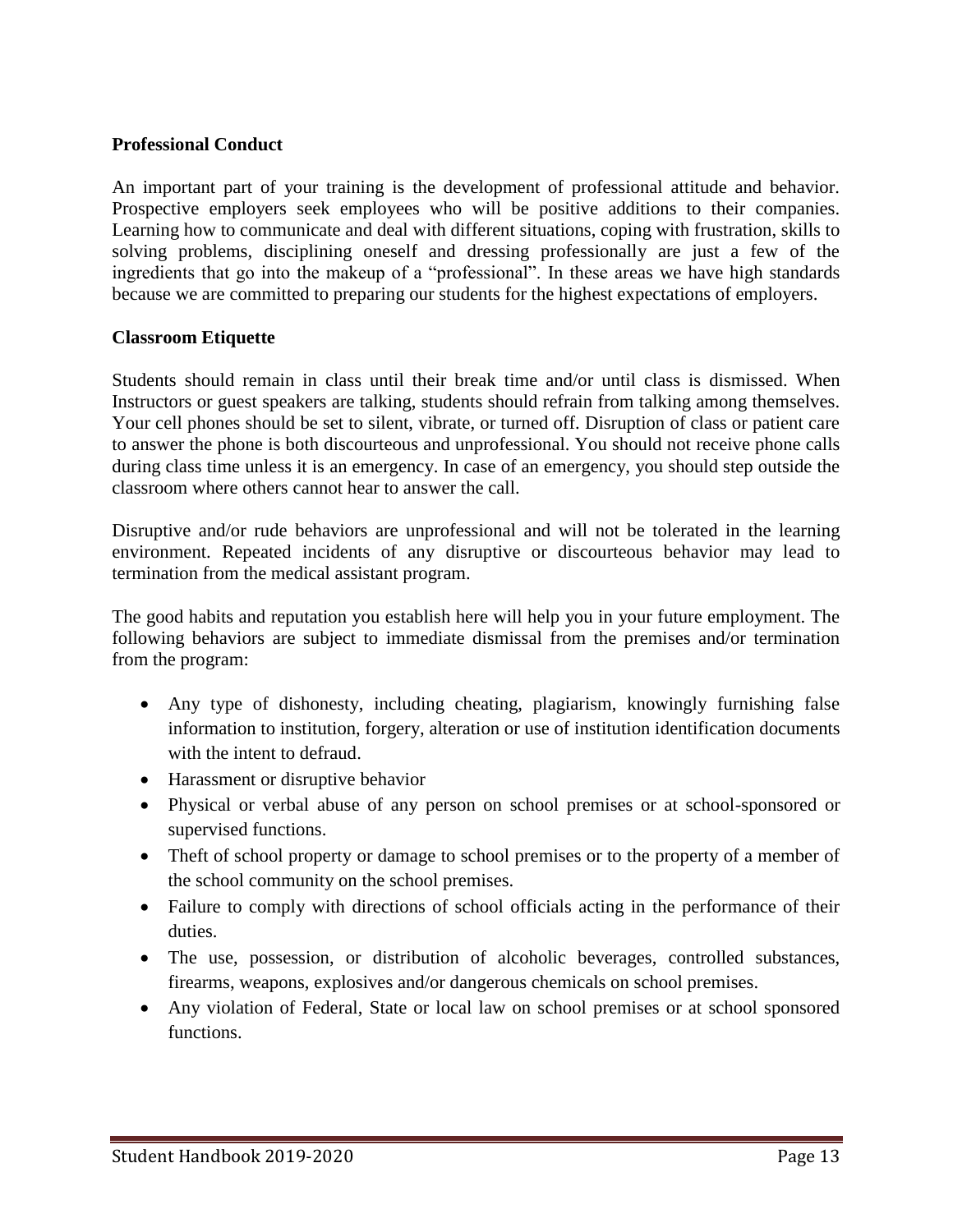# **Dress Code**

The Institute requires all students to wear blue top and blue bottom scrub, with Institute logo stitched on top left of the scrub. This dress code is followed strictly. Students are expected to present a professional, clean appearance and demeanor in all program related activities on the campus and on the externship site.

Throughout your time at THTI and at the externship site, you are required to wear the institute uniform. The following are considered unprofessional and are not allowed during class or any clinical activity:

- Jeans
- Sweatshirts, sweat pants, shorts and tee-shirts
- Tight clothing, including leggings and spandex
- Sheer fabrics
- Revealing styles such as low necklines, short dress or skirt lengths
- Exposed midriffs or high slit skirts
- Visible body piercing except small earrings
- Visible tattoos
- Gum chewing

NOTE: Students not meeting the Uniform/Dress Code and Personal Appearance standards will be directed to leave the classroom/clinical lab until properly attired.

# **STUDENT SERVICES**

# **Student Parking**

Student parking is available in areas adjacent to the school buildings. THTI is not responsible for parking violations, property theft, property damage, etc. Please keep vehicle locked at all times. Please follow all posted parking signs. THTI is not liable for parking tickets you may incur as a result of failing to follow parking signs or regulations.

#### **Special Instructional Assistance**

Students who have occasional difficulty with study are urged to seek assistance from their Instructor. Additionally, tutoring is available outside of normal class time. Contact your Instructor or the Director of Education for more information.

#### **Guidance**

THTI provides guidance services for students depending on their individual needs. Assistance in program selection and career planning is available at the student service department. Students encountering problems which interfere with their education are encouraged to bring these problems to attention of their Instructor or the Director of Education. THTI also offers referral services through local agencies. If you are experiencing any personal or academic difficulties,